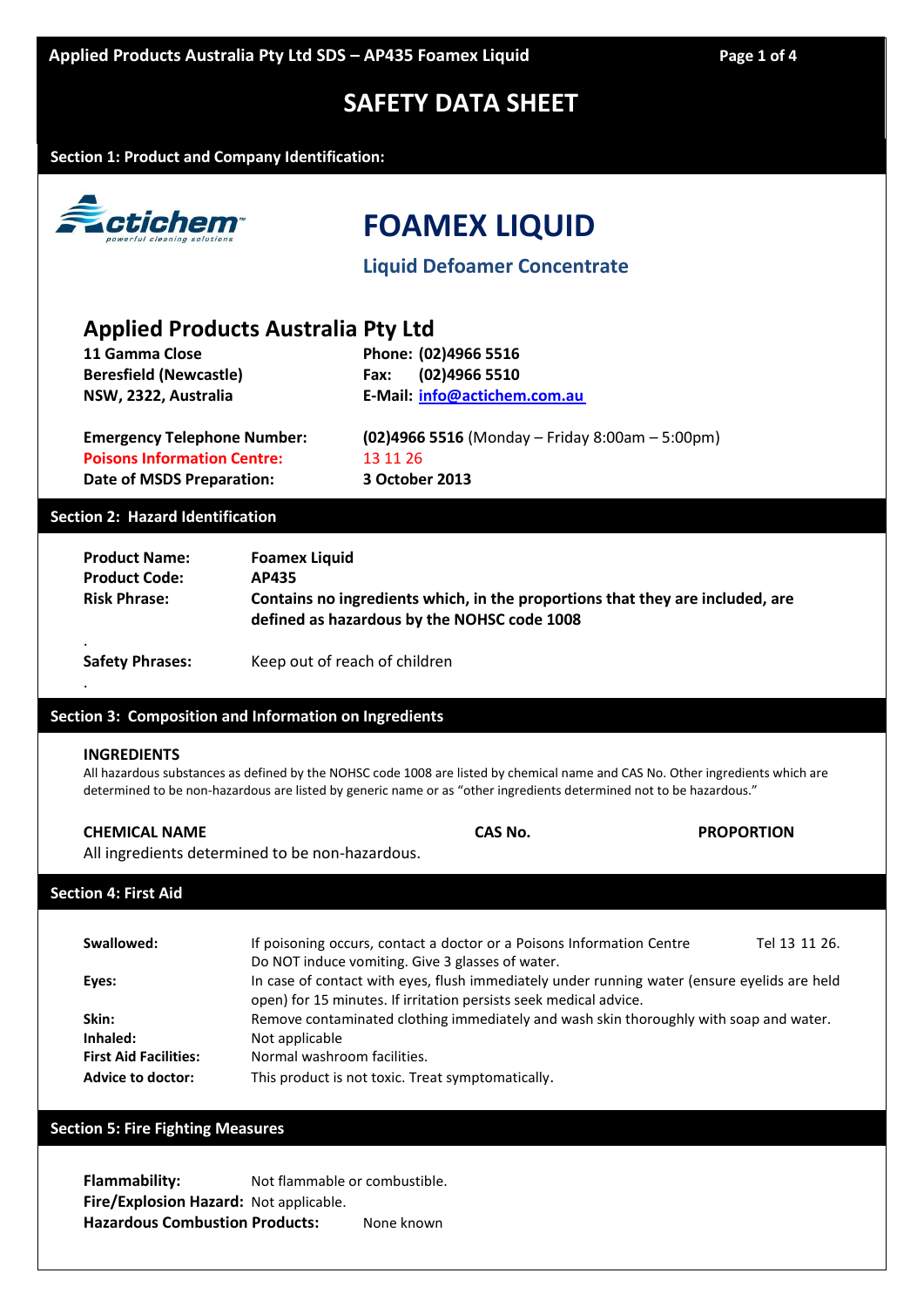# **SAFETY DATA SHEET**

# **Section 6: Accidental Release Measures**

**Spills and Disposals: Large Spills** - Absorb on sand, dirt, vermiculite or similar absorbent material. Place into labelled drums and dispose of according to local government regulations. Immediately notify emergency services (Police or Fire Brigade) if the spill is too large for you to safely and effectively handle. Prevent by any means available any spillage entering a watercourse. **Small Spills** – Flush away with copious amounts of water.

**Personal Protective Equipment:** Refer to Section 8 of this SDS for PPE required.

### **Section 7: Safe Handling Information**

| <b>Storage &amp; Transport:</b> | Store in a cool place and out of direct sunlight. Store away from strong acids. Keep container |  |
|---------------------------------|------------------------------------------------------------------------------------------------|--|
|                                 | sealed when not in use. Store locked up and out of reach of children. Only store in the        |  |
|                                 | original container as supplied by the manufacturer.                                            |  |
| Handling:                       | Always use recommended Personal Protective Equipment (see section 8 of this SDS). Do not       |  |

mix with any other chemical unless expressly recommended by the manufacturer.

# **Section 8: Exposure Controls and Personal Protection**

| <b>Exposure Standards:</b>            | No exposure standards have been assigned to this product.                                                                                                                                                                                                                                                |
|---------------------------------------|----------------------------------------------------------------------------------------------------------------------------------------------------------------------------------------------------------------------------------------------------------------------------------------------------------|
| <b>Engineering Controls:</b>          | Maintain adequate ventilation at all times. In most circumstances natural<br>ventilation systems are adequate unless the material is heated, reacted or otherwise<br>changed in some type of chemical reaction, then the use of a local exhaust<br>ventilation system is recommended. Do not aerosolize. |
| <b>Personal Protection Equipment:</b> |                                                                                                                                                                                                                                                                                                          |
|                                       | Gloves and apron - Not normally required. If extended contact likely then use NBR<br>or vinyl gloves                                                                                                                                                                                                     |
|                                       | Goggles -Not normally required. If eye contact likely then use chemical goggles.<br>Respiratory Protection - Not normally required when used as directed. If used in<br>confined spaces, select and use respirators in accordance with AS/NZS 1715/1716.                                                 |

#### **Section 9: Physical and Chemical Properties**

| Appearance:                 | Opaque white liquid. |
|-----------------------------|----------------------|
| <b>Boiling Point:</b>       | $100^{\circ}$ C      |
| <b>Vapour Pressure:</b>     | Not available        |
| <b>Specific Gravity:</b>    | 1.00                 |
| <b>Flashpoint:</b>          | Not flammable        |
| <b>Flammability Limits:</b> | Not flammable        |
| <b>Solubility in Water:</b> | Completely soluble   |
| <b>OTHER PROPERTIES</b>     |                      |
| <b>Corrosiveness:</b>       | Not corrosive.       |
| pH:                         | 9.N                  |

# **Section 10: Stability and Reactivity**

| Stability:                               | Stable under normal conditions of use. |
|------------------------------------------|----------------------------------------|
| <b>Hazardous Decomposition Products:</b> | Non known.                             |
| <b>Hazardous Polymerization:</b>         | Will not occur.                        |
| Incompatibilities:                       | Strong acids                           |
| <b>Conditions to avoid:</b>              | Incompatibilities.                     |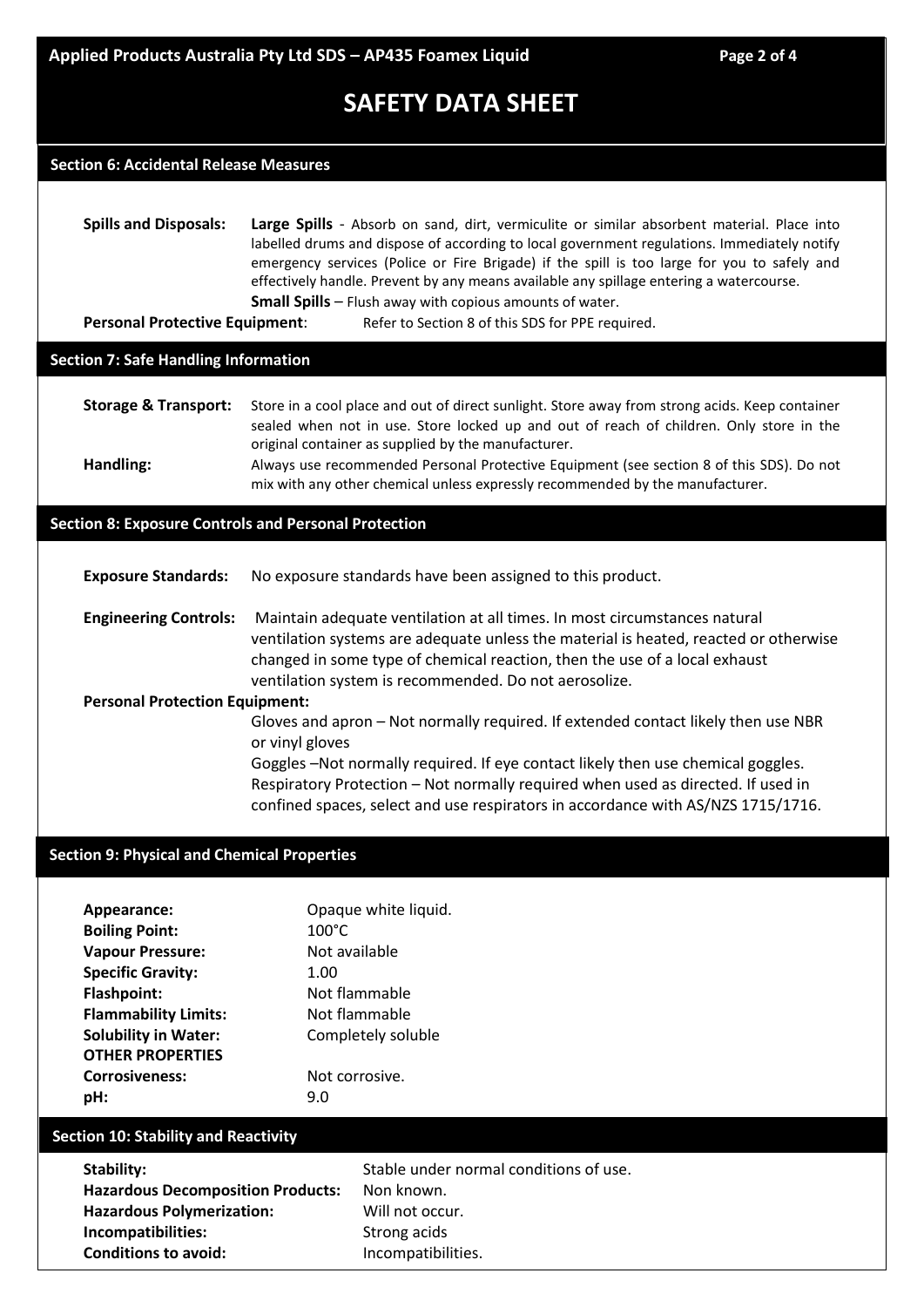# **SAFETY DATA SHEET**

### **Section 11: Toxicological Information**

#### **HEALTH EFFECTS**

| <b>ACUTE</b><br>Swallowed:                                                               | May cause irritation to the mouth, throat and stomach with effects including mucous build-<br>up, irritation to the tongue and lips and pains in the stomach, which may lead to nausea,<br>vomiting and diarrhea. |  |
|------------------------------------------------------------------------------------------|-------------------------------------------------------------------------------------------------------------------------------------------------------------------------------------------------------------------|--|
| Eye:                                                                                     | May cause irritation and possible tearing, pain and blurred vision.                                                                                                                                               |  |
| Skin:                                                                                    | May cause irritation to the skin, with effects including; redness, itching and drying/defatting.                                                                                                                  |  |
| Inhaled:                                                                                 | Mists from the product may cause irritation to the nose, throat and respiratory system with<br>effects including; coughing and discomfort.                                                                        |  |
| <b>CHRONIC</b>                                                                           | Prolonged or repeated skin contact may lead to dermatitis.                                                                                                                                                        |  |
| <b>Toxicological Information:</b> There is no toxicological information for the product. |                                                                                                                                                                                                                   |  |

# **Section 12: Ecological Information**

**Ecological Information:** There is no ecological information for the product **AP435 Foamex Liquid**

# **Section 13: Disposal Considerations**

**Disposal Methods:** Recycle all plastic containers using suitable local council recycling facilities. Rinse out the container with clear water. Avoid tipping product directly into the sewer system.

# **Section 14: Transport Information**

**AP435 Foamex Liquid** is not classified as a Dangerous Good for transport or storage.

| None |
|------|
|      |
| None |
| None |
| None |
| None |
|      |